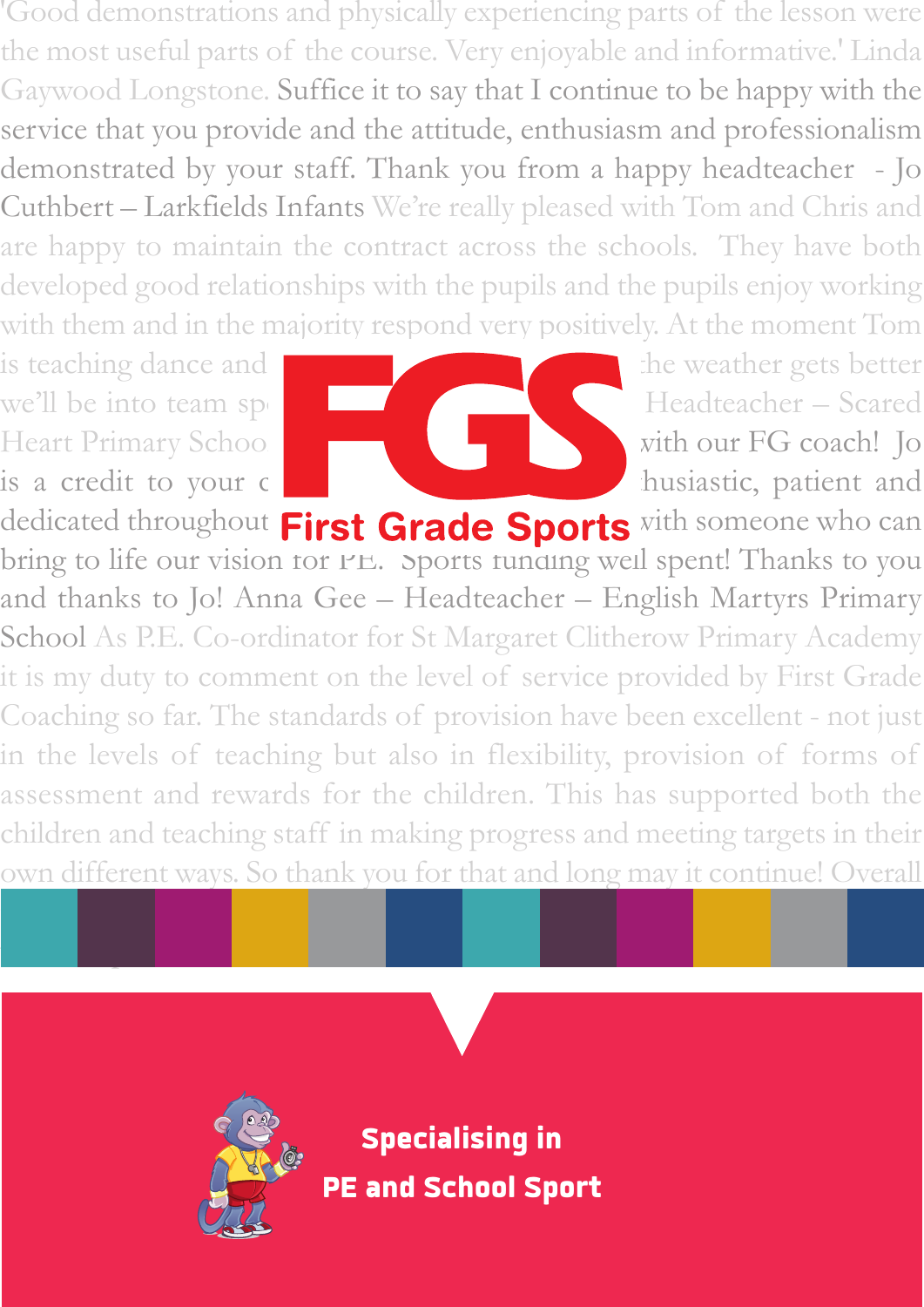## **Welcome**

**Established in 2005, First Grade Sports Ltd have developed a reputation for high quality and reliability. We offer a broad range ofservices, all designed to give schools the best possible PE and Sport experience.**

**In our opinion, we are the best at what we do! We visit over 200 schools annually, delivering high quality, bespoke, PE and Sportsolutions.**

**Our team of qualified PE Teachers and PE School Sport Professionals, are dedicated to ensuring that we add value to yourschool through the services we provide.**

**The Government pledge to fund Primary PE and Sport, allowsschoolsthe opportunityto furthersupport and develop high quality provision, by engaging the services of Specialist providers.**

**Asyou willsee from the comments on our feedback page, we have a host ofschools already delighted to be benefiting from ourservices. I trust these comments will further assure you of our standards, flexibilty and commitment to delivering a high quality PE and Sport experience** for your school.

### **Neil Smith**

**Director**





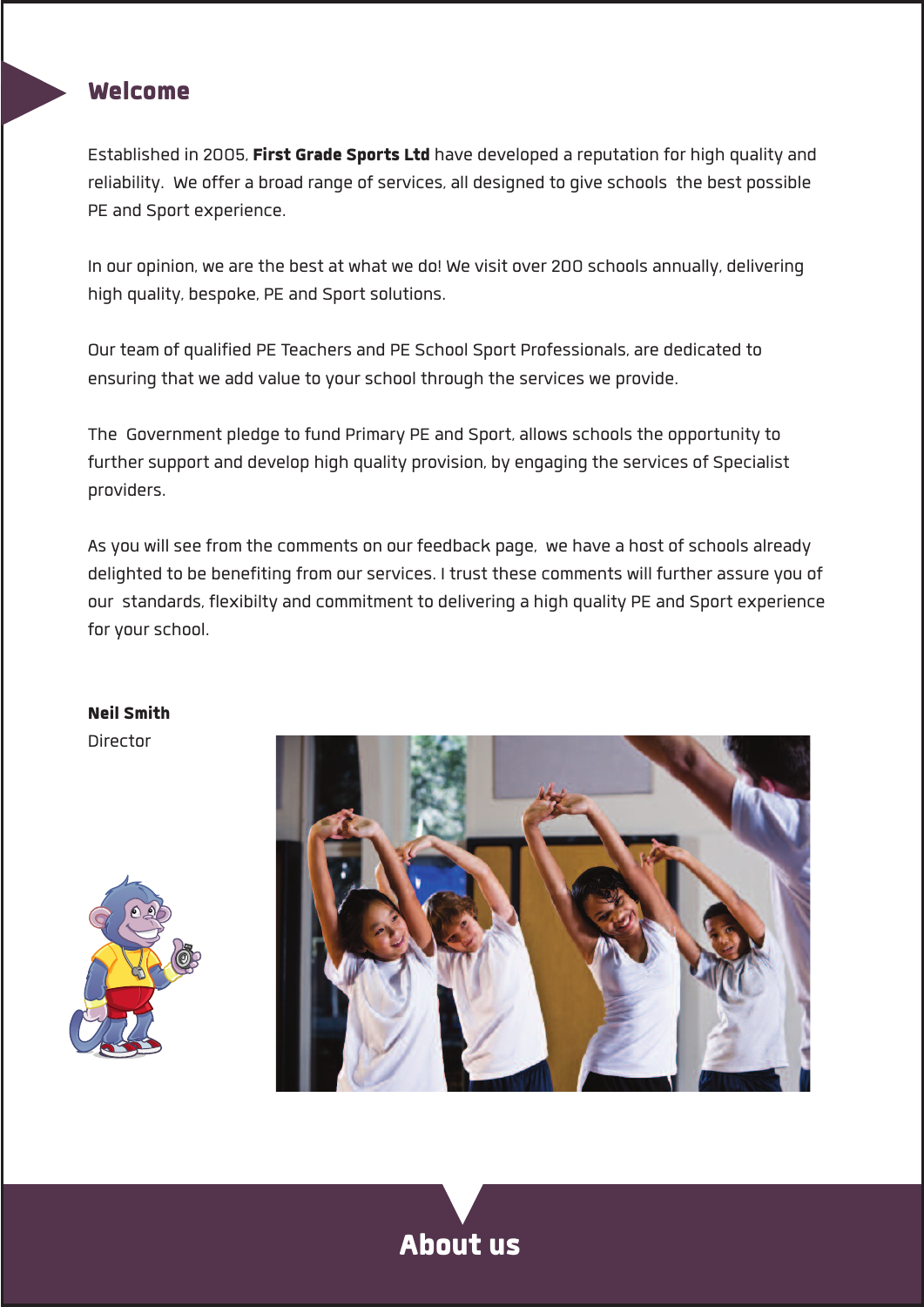## **Testimonials**

**An excellentservice with good qualitycoaching so far, mystaff feel good value for money and are learning a lot. Gill Hutton – Pottery Primary School (Headteacher)**

#### **Hi Neil,**

Suffice it to say that I continue to be happy with the service that you provide and the attitude, enthusiasm and **professionalism demonstrated byyourstaff.**

**Thank you from a happy headteacher -Jo Cuthbert – LarkfieldsInfants**

#### **Hello Richard**

As P.E. Co-ordinator for St Margaret Clitherow Primary Academy it is my duty to comment on the level of service provided by First Grade Coaching so far. The standards of provision have been excellent - not just in the levels of teaching but also in flexibility, provision of forms of assessment and rewards for the children. This has supported both the children and teaching staff in making progress and meeting targets in their own different ways. So thank you for **that and long mayitcontinue!**

Overall the teaching staff and more importantly the children are more than pleased with the provision so far. **Regards**

**Dom Dixon – PE Co-ordinator**

#### **Hi Richard,**

so far we're really pleased with Tom and Chris and are happy to maintain the contract across the schools. They have both developed good relationships with the pupils and the pupils enjoy working with them and in the majority respond very positively. At the moment Tom is teaching dance and Chris gymnastics, then once the weather gets better we'll be **into team sports and batting skills.**

**Paul – Headteacher – Scared Heart Primary School**

#### **Hi Neil,**

We are delighted, as always, with our FG coach! Jo is a credit to your company! She has been enthusiastic, patient and dedicated throughout the term. It is great to work with someone who can bring to life our vision for PE. Sports funding **wellspent!**

**Thanksto you and thanksto Jo! Anna Gee – Headteacher – English Martyrs Primary School**

#### **Hi Neil**

**I received an excellentservice from First grade last term.**

Fiona was professional, flexible to the school needs, well prepared and an asset to your service. The children enjoyed **her lessons and were sorryto see her go.**

We have started this term with Dan another of your excellent coaches who is equally well prepared and flexible to the **needs of the school . I look forward to a good term.**

I have also received excellent support from Richard he always contacts me to discuss any issues and to see how things are working. He too is very professional in his manner but is friendly, interested and supportive to school **events. He is willing to listen to feedback and work with usto solve anyissues.**

**Thank you for the service you provide and I hope we can continue working together in the future. Regards**

**Sian Lamb – Headteacher - Gilthill Primary School**



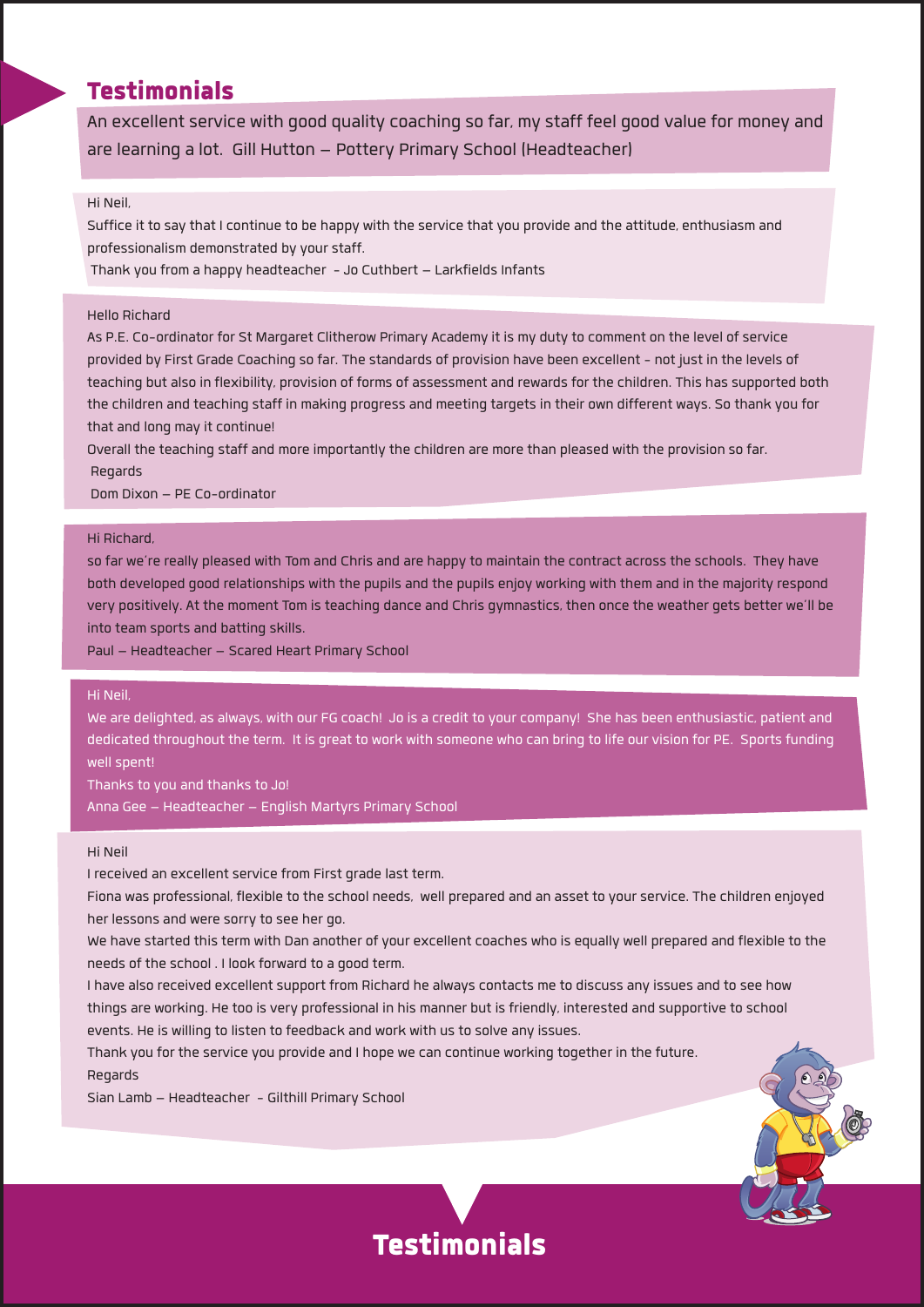# **No more PPA headaches….**

**First Grade Sports offer a great opportunityto schools who wish to enrich theircurriculum with the use of outside specialists.**

**Finding waysto cover PPA presentsschools with a number of differentchallenges, First Grade Sports are able to provide a range of activities and a flexible approach to we fulfilyour requirements.**

**Our PPA activitiesinclude**

- **• Fundamentals of movement**
- **• Striking and Fielding activities**
- **• Invasion Games**
- **• Net/Wallactivities**
- **• Gymnastics**
- **• Dance**

#### **What we offer:**

- **• Activitiesthat develop children's self esteem, motorskills,socialskills and personal health and fitness**
- **• Detailed schemes of work for each year group which are progressive and developmental**
- **• Units of work which cater for a range of abilities**
- **• Qualified staff, experienced in delivering quality and enjoyable physical education sessions**
- **• The latestsports equipment to enhance that already available within the school**



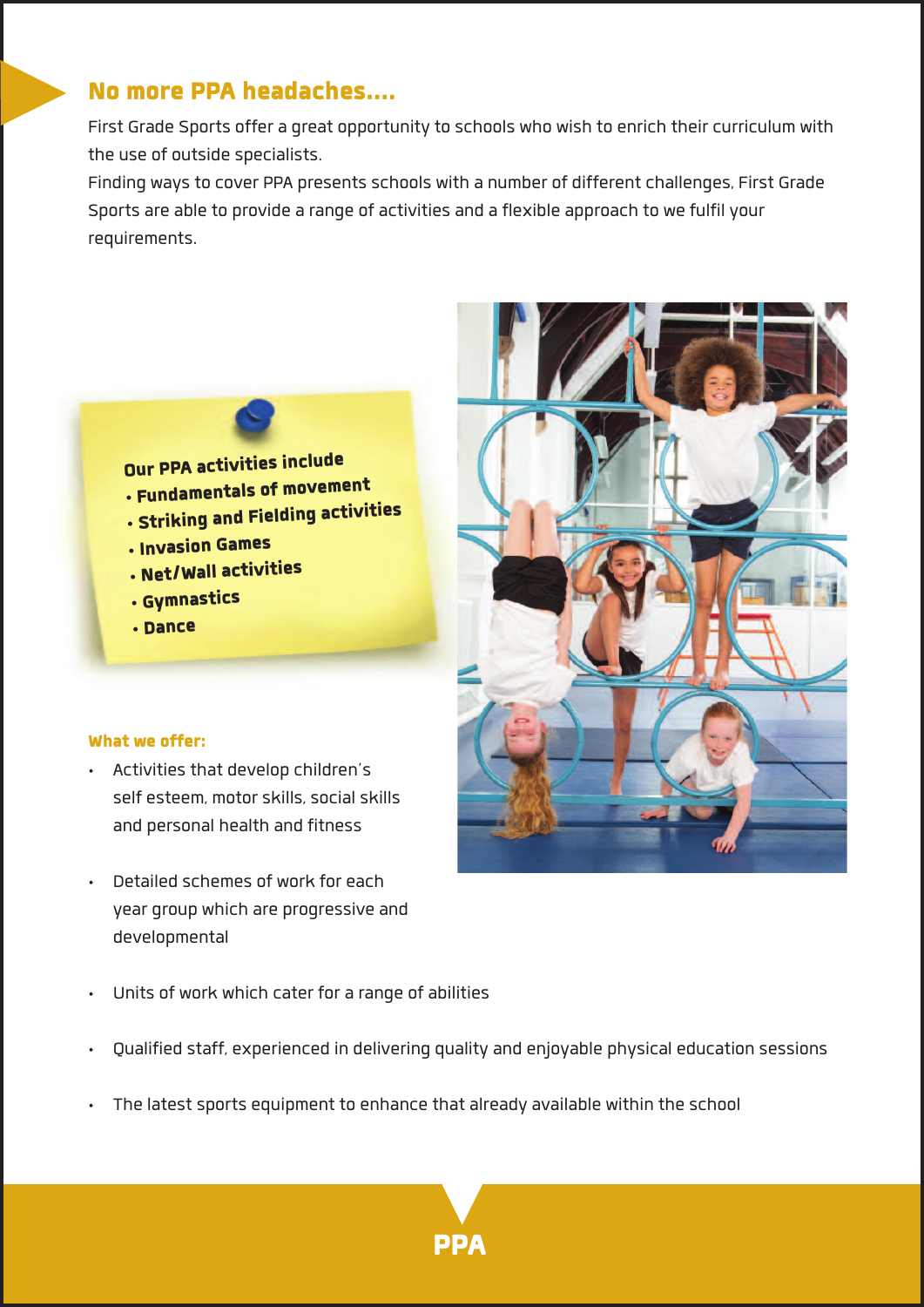# **Curriculum Support, CPD opportunitiesand Resources**

**Ourstaffcan support and enhance the knowledge and skills ofyourschool based staff. The ultimate aim isto improve the ongoing delivery of quality PE within the school.**

**Oursupport programme allowsclassteachers, teaching assistants and senior management, the opportunityto shadow one of oursenior Sports, Gymnastics and Dance Specialists and work with them on a tailor made scheme of work.**

**In addition to class based teaching, we can also provide staff insets. These can be staff meetings/twilights or at externalvenues. Again these can be tailor-made foryourschool. Our Team Teaching programme has been designed to addressthe outcomes outlined within the new Ofsted regulationsfor the Primary School Sports Funding.**

# **Why choose Curriculum Support?**

- **6 weeks'Scheme of Work' to be given to the Teacher of each class. Our PE and Sport Specialist will take the first 3 sessions(ideally1 full day per week) of each half term,showing progression of lesson, Teaching Points and Learning Outcomes.**  $\overline{\mathbf{v}}$
- **Individualsession planscovering the rest of the half term, to be given to the relevant teacher(s).**  $\overline{\mathbf{v}}$

**Furthersupport during and after the Team Teaching sessions are available to schoolstaff throughout the year.**  $\overline{\mathbf{v}}$ 

**Further details about our CPD programmes can be found in our CPD brochure**



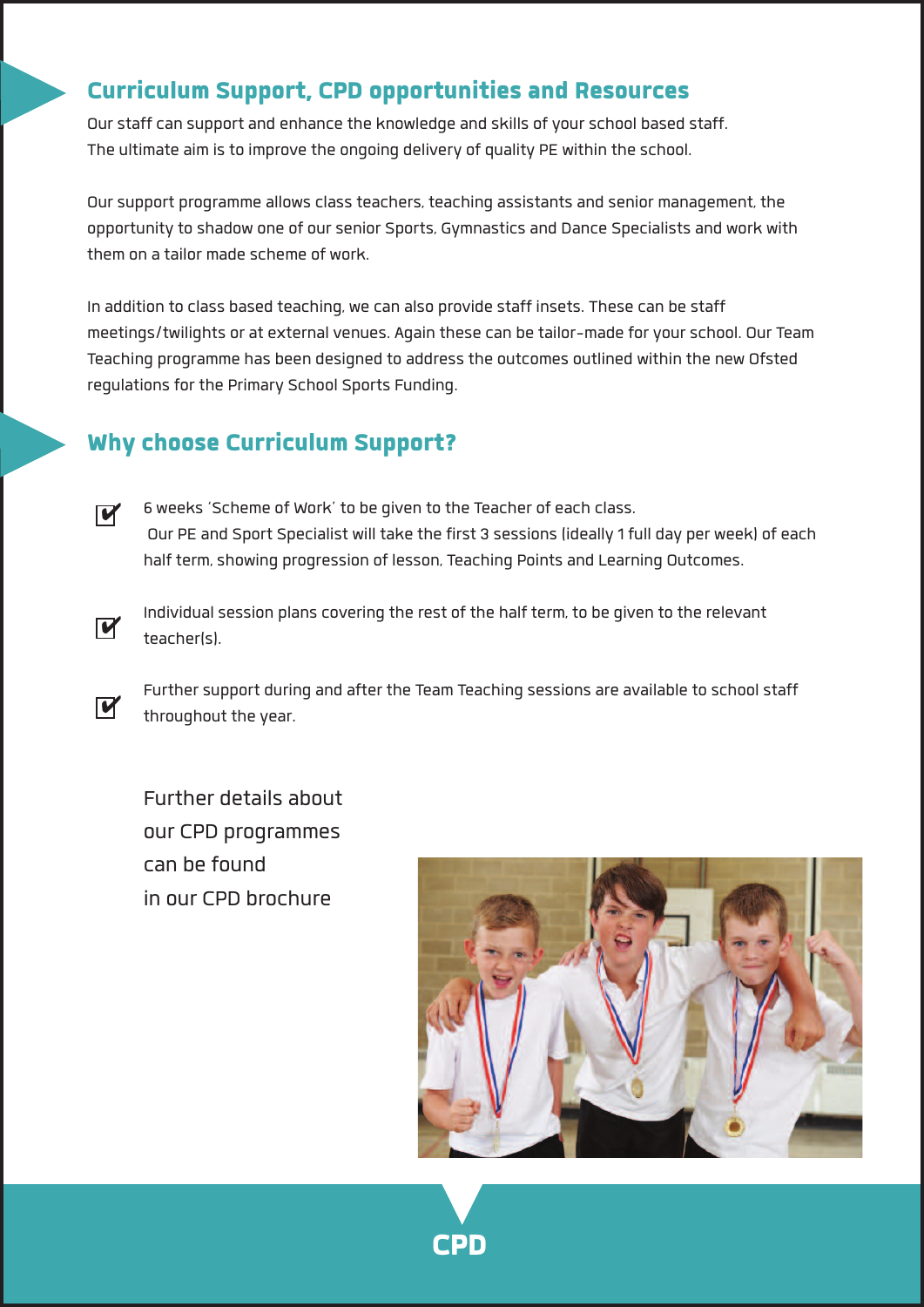# **Additionalservices**

### **Bikeability Cycle Training**

**Bikeabilityisthe Cycling Proficiency Test for the 21stcentury, designed to give children the skills and confidence to ride their bikes on roadssafely.**

### **Scooter Skills**

**The aim of Scooter Skillsisto use scooters as a fun and active wayto travel and increase physical activityin pupils. Safety messages aboutscooting are equallyrelevant to youngerchildren and to olderchildren who walk orscoot independentlyto school.**



### **Balanceability**

**Balanceabilityisthe UK'sfirst accredited 'learn to cycle' programme forchildren aged 2½ to 6 years old**



### **National School Sports Week**

**Ifyou are planning events during NSSW or any one-off events during the year, our specialist team ofstaff are able to support**



## **Awards For All Funding applications**

**Ifyou're thinking of applying or funding but notsure how, our grant application service could be just whatyou need.**

# **Holiday Activities For Kids**

**Our kids holiday brand is alwayslooking for new hostvenues and sites, ifyou're interested in offering pupils holiday provision, HA4K isthe best in the business!**



## **Midday Supervisor Training**

**Our training for Midday Supervisorsincludessimple outdoor and indoor games and ideas and strategiesfor dealing with issues occurring at break-time, our training helpsschools develop a positive playing environment.**



**www.firstgradesports.co.uk**